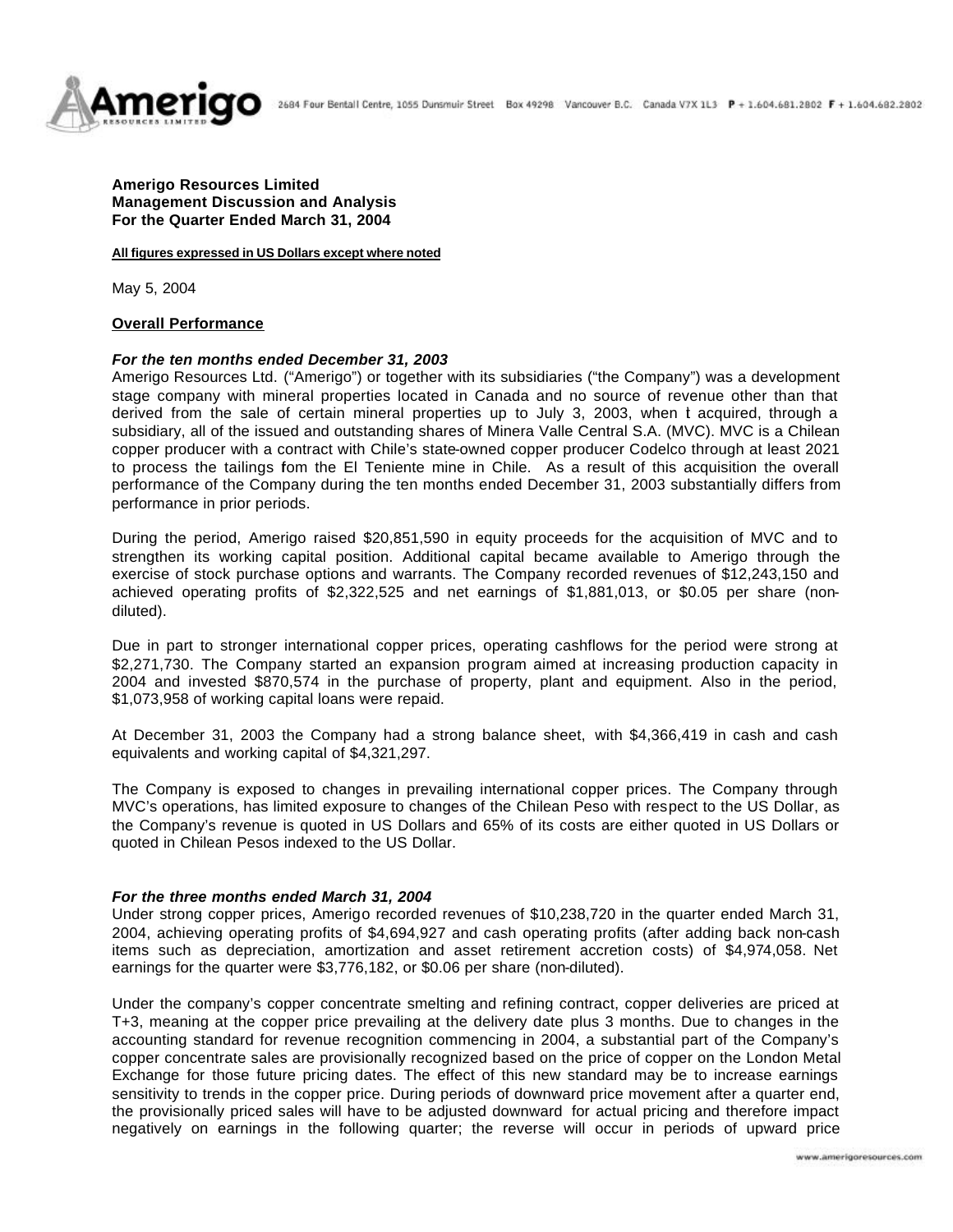

movement after period end, when provisionally priced sales will have to be adjusted upward for actual prices and will therefore impact positively on earnings in the subsequent period. For Amerigo, this effect will be mitigated to some extent given that MVC's production is projected to increase during the course of 2004.

During the period, Amerigo produced 6.78 million pounds of copper and continued its plant capacity expansion project. To this effect, an investment of \$1,113,878 in plant and equipment took place in the three months.

The Company fully repaid outstanding working capital loans owed to Empresa Nacional de Minería, a Chilean government-owned smelting company, which had an outstanding balance of \$1,397,166 at the beginning of the period.

At March 31, 2004 the Company had cash and cash equivalents of \$5,275,648, with working capital of \$7,363,352.

# **Selected Annual Information**

|                                   | 10 months ended<br>December 31, 2003 | 12 months ended<br><b>February 28, 2003</b> | 12 months ended<br><b>February 28, 2002</b> |
|-----------------------------------|--------------------------------------|---------------------------------------------|---------------------------------------------|
| Total revenues                    | \$12,243,150                         | \$85,492                                    | \$3,726                                     |
| Net Income (loss)                 | 881,013                              | (62, 334)                                   | (180, 930)                                  |
| Earnings (loss) per share         | 0.05                                 | (0.01)                                      | (0.07)                                      |
| Diluted earnings (loss) per share | 0.03                                 | (0.01)                                      | (0.07)                                      |
|                                   |                                      |                                             |                                             |
|                                   | At Dec. 31, 2003                     | At Feb. 28, 2003                            | At Feb. 28, 2002                            |
| Total assets                      | \$31,818,446                         | \$362,691                                   | \$62,024                                    |
| Total long-term liabilities       | 7,897,048                            | 16,546                                      |                                             |
| Cash dividends declared           | $\blacksquare$                       | -                                           |                                             |

Variation in results of operation and financial position as outlined in the tables above is derived from the significant change in Amerigo's business following the acquisition of MVC.

On July 3, 2003, the Company, through a subsidiary, acquired all of the issued and outstanding shares of Minera Valle Central S.A. (MVC). MVC, a Chilean copper producer, has a contract with Chile's stateowned copper producer Codelco through at least 2021 to process the tailings from the El Teniente mine in Chile.

Consideration for this acquisition was \$1,854,559 and the assumption of loans of \$18,145,411 due to former shareholders, of which \$16,600,000 was repaid at the time of the acquisition. The remaining loan balance of \$1,545,411 together with the acquisition price, totalling \$3,400,000, plus accrued interest, will be paid in cash or shares of Amerigo, three years after the acquisition if the average copper price is over \$0.82 per pound. Payment in cash or shares is at the option of the Company; however, if Amerigo elects to pay in shares, the vendor has the right to either receive the payment in shares at the then current market price or receive payment in cash within two years counted from the end of the three-year period plus interest at an annual rate of 5%. If the copper price is below \$0.82 per pound, the payment period will be extended to five years. Payment will be made in cash only plus interest at an annual rate of 5%. The MVC acquisition was accounted for using the purchase method and results of operations have been consolidated since the date of acquisition.

The Company's financial statements have been prepared in accordance with Canadian Generally Accepted Accounting Principles. The Company's reporting currency is the US Dollar.

### **Results of Operations**

### *For the ten months ended December 31, 2003*

Revenues during the ten months ended December 31, 2003 were \$12,243,150 derived from the sale of 14.42 million pounds of copper.

Page 2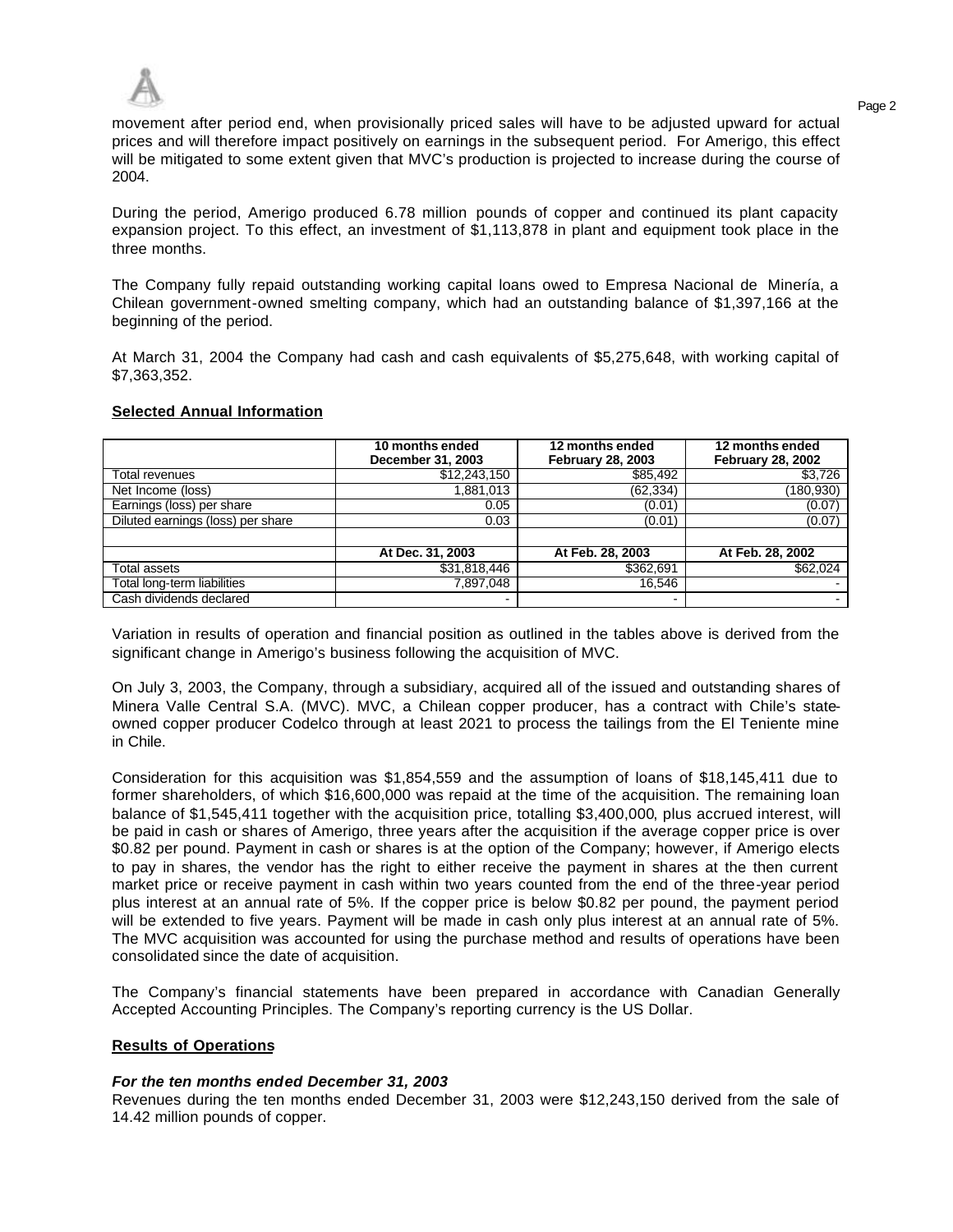

Page 3 After acquiring MVC, the Company proceeded to implement a production optimization plan that allowed it to post only \$9,920,615 in cost of sales during the period, adjusted to \$9,529,898 once depreciation and amortization charges are added back. Operating profits were \$2,322,535. When adding back amortization and depreciation, adjusted gross profits were \$2,713,252.

The Company implemented policies to carefully control non-operational expenses. Non-operating income and expenses in the ten months were \$252,783. The most significant line of expense was salaries, consulting and professional fees, which totalled \$140,522, followed by interest expense of \$125,898 and management fees of \$91,767.

Amerigo recorded earnings before minority interest of \$2,069,752. Net earnings during the ten-month period were \$1,881,013 or \$0.05 per share (non-diluted). On a diluted basis, earnings per share were \$0.03.

In December 2003 the Company entered into a new refining and smelting agreement with Enami, which will result in savings to MVC of more than 2c/lb of refined copper in 2004 compared to smelting and refining terms in 2003.

MVC initiated a two-phase plant expansion project shortly after acquisition, which progressed as anticipated during 2003. Phase 1 consists of the installation and commissioning of additional classification and flotation equipment, which will allow for a budgeted production rate for 2004 of 16,000 tonnes of refined copper. Phase 2 of the expansion will increase copper production further in 2005 to an annual level of approximately 20,000 tonnes. Phase 2 production increases will be generated from the higher rate of extraction from the Colihues tailings project from 2,000 tonnes of plant feed per day trial operation to a fully commercial rate of 10,000 tonnes per day. Further studies to examine the potential to increase production from Colihues beyond this rate are being conducted.

During the ten-month period ending December 31, 2003, \$870,574 of cash resources were allocated to plant expansion and procurement of new equipment.

In the period, the Company raised \$20,851,590 in the capital markets for the acquisition of MVC and for working capital purposes, and secured an additional \$1,711,369 through the exercise of stock purchase options and stock purchase warrants.

During the ten-month period, the Company made substantial progress in repaying existing working capital loans in MVC. Principal payments of \$1,073,958 took place, reducing outstanding loans to Enami to \$1,397,166 at December 31, 2003.

At the end of the 2003 fiscal period, the Company's cash position remained strong at \$4,366,419, with working capital of \$4,321,297.

### *For the three months ended March 31, 2004*

Revenues during the quarter ended March 31, 2004 were \$10,238,720 derived from the sale of 6.61 million pounds of copper. Commencing on January 1, 2004 the Company adopted new accounting recommendations to account for changes in prices of copper during the settlement period. Of the \$10,238,720 revenue reported in the quarter, \$3,056,432 or 30% account for settlement adjustments.

During the period, copper production was lower than the previous three-month period and accordingly the cost of production per pound of copper produced was slightly higher than previous periods at a cash cost before Codelco royalty of US64c per pound, and a total cost after royalty, depreciation and asset retirement accretion cost of US80c per pound. Lower copper production was due to plant interruptions in connection with the commissioning and tying-in of new plant and equipment for the phase I expansion. Production was also negatively impacted in January, 2004 due to scheduled and unscheduled maintenance and expansion commissioning at El Teniente, which reduced source feed tailings production during the period. Cost of sales was \$5,543,793, with operating profits of \$4,694,927. When adding back amortization, depreciation and asset retirement accretion cost, Amerigo reported adjusted gross profits of \$4,974,058 in the quarter.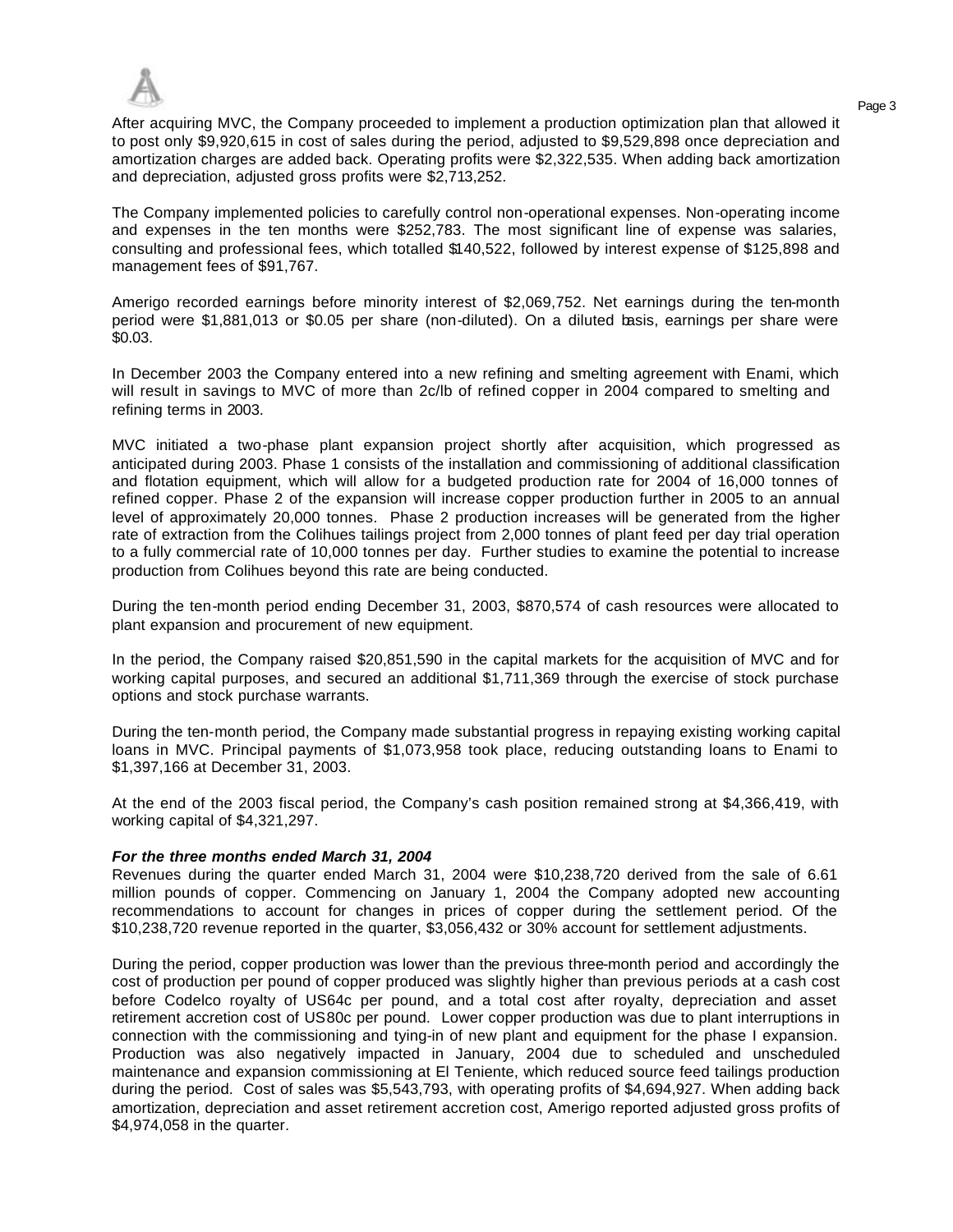

The Company also continued to carefully control non-operational expenses. Non-operating income and expenses in the quarter were \$573,280, or 6% of revenue. The most significant line of expense –transfer agent and filing fees- totalled \$138,475 and includes a one-time fee paid to the Toronto Stock Exchange pursuant to the Company's initial listing into the TSX, in the amount of \$115,000.

The Company recorded earnings before taxes and minority interest of \$4,121,647. In the period, a charge of \$243,760 for income tax net of recoveries was recognized, derived from MVC's operations in Chile. There is no tax payable on this amount due to the utilization of tax carryforwards available to MVC. Net earnings during the quarter were \$3,776,182 or \$0.06 per share (non-diluted). On a diluted basis, earnings per share were \$0.04.

MVC's plant expansion project progressed as anticipated. Phase 1 of plant expansion was completed on time and under budget on April 7, 2004. \$1,113,878 of cash resources were allocated to plant expansion and procurement of new equipment in the quarter. The Phase 1 expansion represented in aggregate an investment of \$2,475,000, \$525,000 below the \$3,000,000 original budget.

In the first quarter of 2004, the Company received \$1,119,000 from the exercise of stock purchase warrants.

Also during this period, the Company fully repaid existing working capital loans with Enami, allocating \$1,397,166 to this effect. After repaying the loans, the company's cash position remained strong at \$5,275,648, with working capital of \$7,363,352.

|                                   | <b>Qtrended</b><br>March 31, 2004 | <b>Qtrended</b><br>Dec. 31, 2003 * | <b>Qtrended</b><br>Nov. 30, 2003 | Qtr ended<br><b>August 31, 2003</b> |
|-----------------------------------|-----------------------------------|------------------------------------|----------------------------------|-------------------------------------|
| Total revenues                    | \$10,238,720                      | \$2,837,890                        | \$5,869,049                      | \$3,536,211                         |
| Net income (loss)                 | 3,776,182                         | 372,621                            | 1,017,089                        | 537,313                             |
| Earnings(loss) per share          | 0.0613                            | 0.0062                             | 0.0177                           | 0.0125                              |
| Diluted earnings (loss) per share | 0.0435                            | 0.0043                             | 0.0120                           | 0.0114                              |
|                                   |                                   |                                    |                                  |                                     |
|                                   | <b>Qtrended</b><br>May 31, 2003   | <b>Qtrended</b><br>Feb. 28, 2003   | Qtr ended<br>Nov. 30, 2002       | Qtr ended<br><b>August 31, 2002</b> |
| Total revenues                    | Nil                               | \$14,047                           | \$68,342                         | Nil                                 |
| Net income (loss)                 | (\$46,010)                        | (36,930)                           | (50,102)                         | (\$45,384)                          |
| Earnings(loss) per share          | (0.01)                            | (0.01)                             | $\overline{\phantom{0}}$         |                                     |
| Diluted earnings (loss) per share | (0.01)                            | (0.01)                             | -                                |                                     |

# **Summary of Quarterly Results**

\*One-month quarter due to change in fiscal year end of the Company, from February 28 to December 31.

# **Liquidity**

Amerigo is able to generate sufficient cash resources, both in the short and long-term, to maintain existing operations and fund projected plant expansions. Since the acquisition of MVC in July 2003, the Company has repaid a \$2,471,124 debt and has completed a \$1,984,452 plant expansion project, without relying on additional capital or debt funding.

As of March 31, 2004 the Company had \$5,275,648 in cash and cash equivalents, with working capital of \$7,363,352.

The Company has pledged \$12,600,000 as collateral for a demand loan of \$12,600,000 advanced by a Canadian owned bank. The deposit is restricted under the terms and conditions of the demand loan and may be applied at any time at the option of the company to settle the demand loan. The interest rate on the demand loan is 90 days LIBOR plus 0.5%. The cash deposit and demand loan are part of an interim financing structure, which will be replaced by a structure involving the registration of a subsidiary that has applied for a banking licence in an offshore jurisdiction. For accounting purposes, the cash deposit has been netted against the demand loan.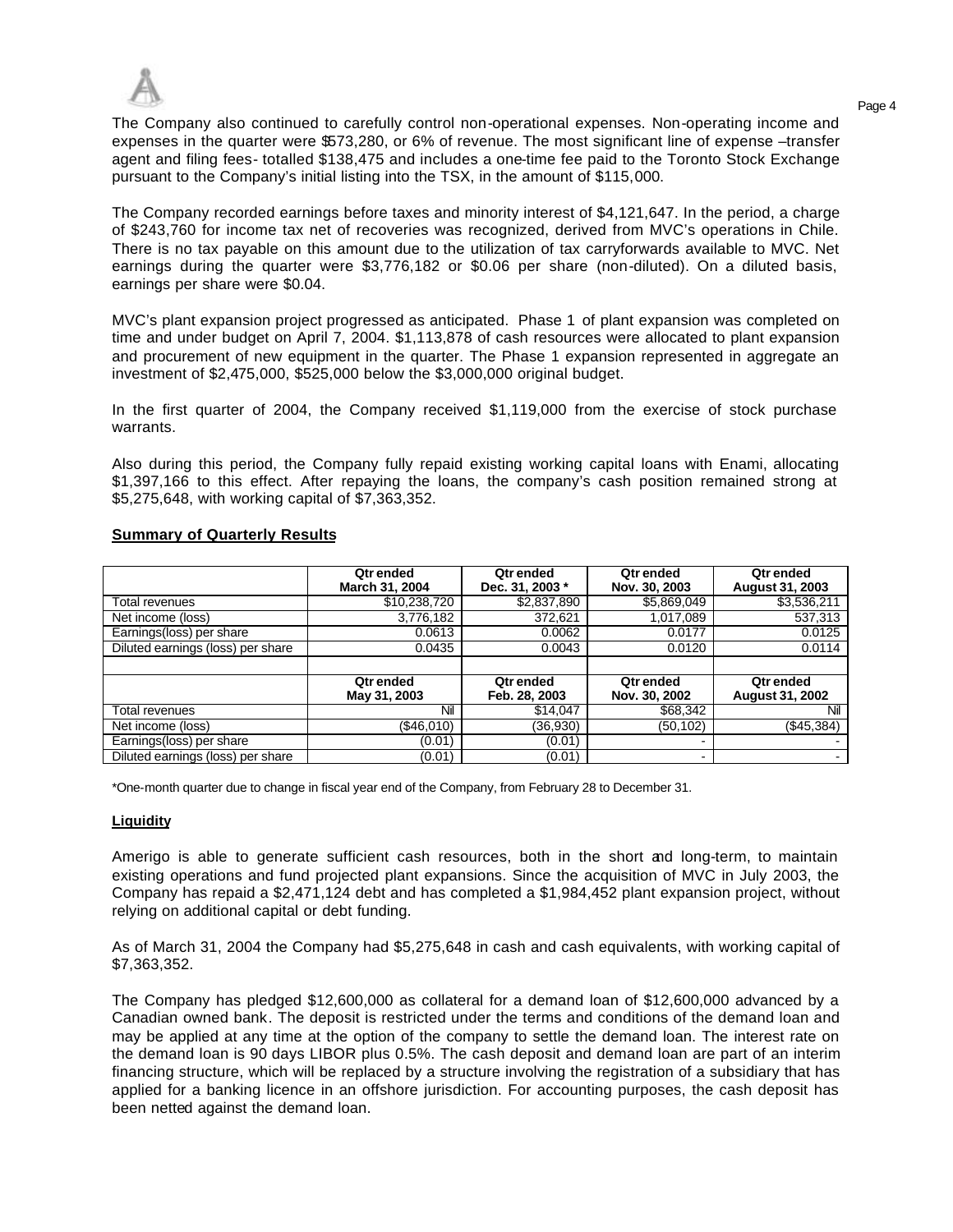

The Company's revenue is dependent on prevailing market prices for copper. During the quarter ended March 31, 2004, average copper prices were \$1.3651, \$1.2521 and \$1.0996 per pound for March, February and January, respectively.

Amerigo's working capital requirements are anticipated to be consistent with Quarter 1 results in the balance of 2004.

Other than for restricted cash outlined above, the company is not subject to debt covenants and does not anticipate it will incur any default or arrears on payment of leases or debt principal or interest.

Summary of contractual obligations:

|                                       | Payments due by periods |                |              |              |                 |  |  |
|---------------------------------------|-------------------------|----------------|--------------|--------------|-----------------|--|--|
|                                       | Total                   | Less than 1 vr | l to 3 vears | 4 to 5 years | More than 5 yrs |  |  |
| Notes payable (1)                     | 3.400.000               | -              | 3.400.000    |              |                 |  |  |
| Asset<br>retirement<br>obligation (2) | 5,958,000               |                |              |              | 5.958.000       |  |  |
| Total<br>contractual<br>obligations   | 9,358,000               |                | 3,400,000    |              | 5,958,000       |  |  |

(1) Note payable in relation to the acquisition of MVC. The note, together with accrued interest, will be paid in cash or shares of Amerigo three years after the acquisition if the average copper price is over \$0.82 per pound. Payment in cash or shares is at the option of the Company; however, if the Company elects to pay in shares, the vendor has the right to either receive the payment in shares at the then current market price or receive payment in cash within two years counted from the end of the three-year period plus interest at an annual rate of 5%.

(2) The asset retirement obligation's disclosed value is based on current estimates of what it would cost in 2021 to remove assets and restore the site where MVC's current operations are conducted. This liability is being accreted systematically over time until a \$6,250,000 value is reached in 2021. At March 31, 2004, the asset retirement obligation shows a value of \$1,948,236.

### **Capital Resources**

Under its MVC plant expansion plan, the Company is committed to approximately \$490,000 of further capital expenditures for the purchase of property, plant and equipment in April 2004 which are included in accounts payable at March 31, 2004. These capital outlays will be met with operating cashflows from MVC's operations and no additional sources of debt or equity will need to be accessed to fulfill payment obligations.

Additionally, the Company will continue to maintain and service its existing plant infrastructure. Based on annualizing the results of the quarter ended March 31, 2004, maintenance and services expense for the remaining nine months of the current fiscal year could be expected to reach \$2,165,000. Again, these commitments will be met with MVC operating cashflow.

As of March 31, 2004 the Company had 1,680,000 outstanding share purchase options (with exercise prices ranging from C\$0.20 to C\$1.23) and 21,490,083 outstanding share purchase warrants (with exercise prices ranging from C\$0.20 to C\$0.70). During the quarter ended March 31, 2004, 3,259,134 warrants were exercised for net proceeds of \$1,119,002 and no options were exercised.

### **Transactions with Related Parties**

The share capital of Amerigo International Holdings Corp. (Amerigo International) is composed of Class A and Class B common shares. The Company owns all of the issued and outstanding Class B shares of Amerigo International. The Class A shares are owned indirectly by certain directors and officers of the company.

The holders of Class A shares are not entitled to any dividend or to other participation in the profits of Amerigo International, except for a total royalty dividend calculated as follows:

- \$0.01 for each pound of copper produced by MVC or any successor entity to MVC if the price of copper is under \$0.80, or
- \$0.015 for each pound of copper produced by MVC or any successor entity to MVC if the price of copper is \$0.80 or more.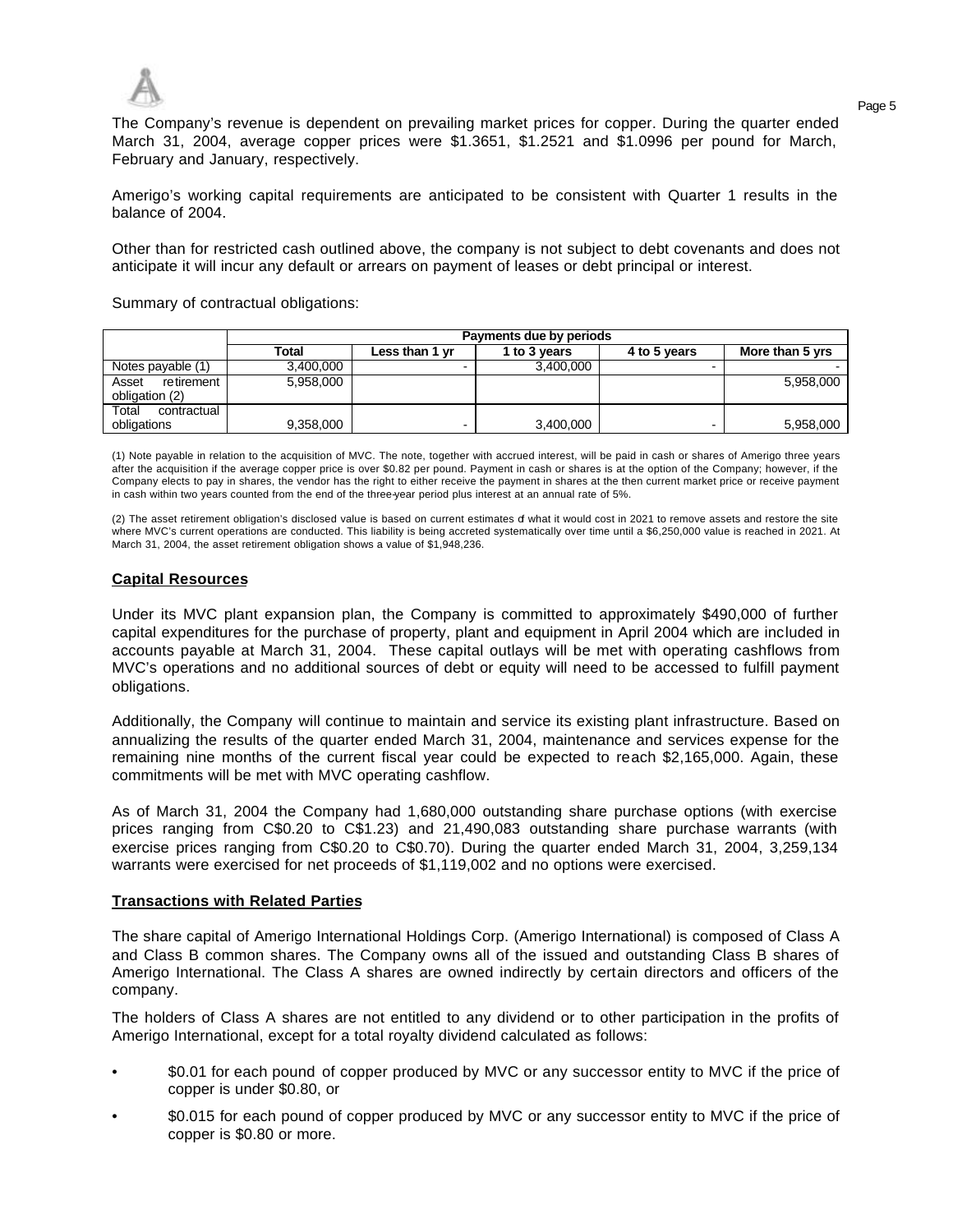

In all other respects, Amerigo International is controlled by the company and is a wholly owned subsidiary for accounting purposes.

The amount included as Minority Interest in the company's Balance Sheet represents the book value of the Class A shares.

As at March 31, 2004 \$38,377 was accrued for the March 2004 dividend described above, subsequently paid in April in the ordinary course of business.

## **Critical Accounting Estimates**

The most significant estimates are related to the physical and economic lives of mineral assets, property, plant and equipment and their recoverability.

The Company depreciates assets, capitalized acquisition costs and contractual rights based on the units of production method, whereby management has estimated copper units of production to 2021 and proceeds to allocate amortization charges based on actual production on a monthly basis.

The Company estimates that recoverable value of plant and equipment at the end of its contract with Codelco will be at least \$2,000,000.

As required by newly enacted accounting pronouncements, Amerigo calculated an asset retirement obligation based on a quoted market price of \$3,500,000 provided by an independent third party. Accordingly, on its March 31, 2004 Balance Sheet, the Company recognized an asset retirement liability of \$1,948,236 and increased the carrying amount of related long-lived assets by \$1,773,928. The asset retirement liability will be systematically accreted to a 2021 value of approximately \$6,250,000 and the increase in asset carrying value will be amortized on a straight-line basis. Accretion and amortization costs are charged to earnings.

## **Changes in Accounting Policies Including Initial Adoption**

During the fiscal year ended December 31, 2003 the Company adopted the following accounting policies, in connection with the acquisition of MVC:

### *Foreign currency translation*

On June 1, 2003, the Company changed its reporting currency to U.S. dollars. This change was made for consistency between the reporting currency of the Company and its subsidiaries and was applied retroactively to March 1, 2003.

Comparative numbers for the year ended February 28, 2003 were translated using the current method of translation. Under this method, the income statement and the cash flow statement items were translated into the reporting currency using the rates in effect at the date of the transactions, and assets and liabilities were translated using the exchange rate at February 28, 2003. All resulting exchange differences are reported as cumulative translation adjustment as a separate component of shareholders' equity.

The Company's subsidiaries are considered integrated operations and are translated using the temporal method. Under this method, monetary assets and liabilities are translated into U.S. dollars at the balance sheet date rate of exchange, and non-monetary assets and liabilities at historical rates. Revenues and expenses are translated at appropriate transaction date rates. Gains and losses on translation are included in income.

### *Mineral property, plant and equipment*

Plant and equipment are carried at cost. Assets used in commercial production are subject to depreciation and depletion on the basis described below:

Plant and infrastructure and major equipment are depreciated using the unit of production method over the lesser of the useful life of the asset or the estimated life of the mineral resource. Other fixed assets are depreciated over the useful life of the asset on a straight-line basis. Unit of production method is defined as contained pounds of copper produced over estimated production under the tailings supply